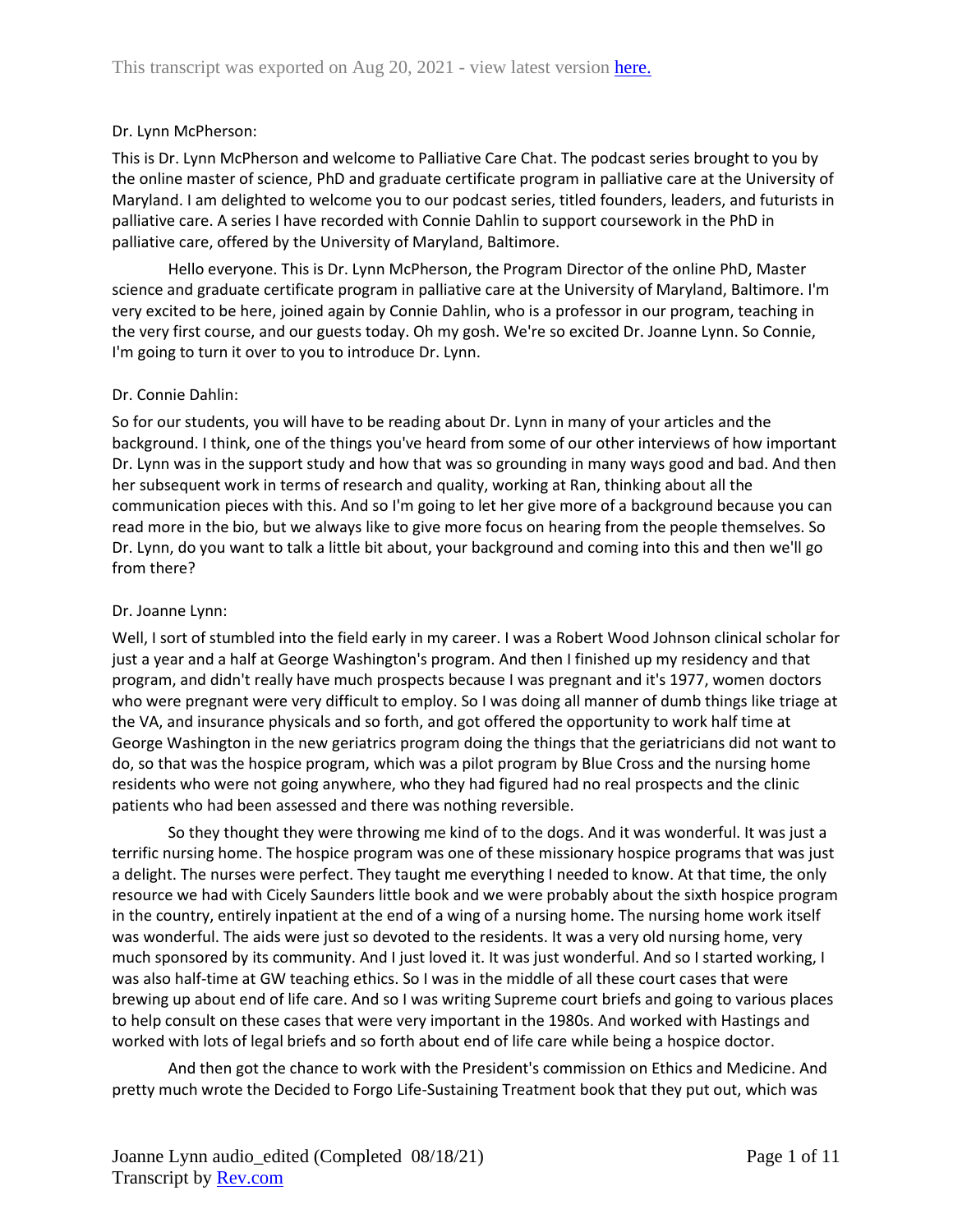fairly groundbreaking at the time, saying such things as you shouldn't use a feeding tube in people with persistent vegetative state unless the family truly wants it, that dementia is a serious illness and should be treated as a serious illness. So those were sort of the groundings of my work. And I was continuing as a nursing home doctor and the hospice physician and a home care physician for the city.

And then Bill Canals had developed a scoring system for ICU patients called a Patchy and was interested in expanding that to a larger population. The Robert Wood Johnson foundation leadership had just gone through a couple of really miserable courses with their parents' end of life care. So RWJ asked Bill if he was interested in trying to do something. And he said, "But one condition is you have to have somebody who knows geriatrics and ethics." And I was hanging around as a not-fully employed person. So I jumped into that having very little background in research and learned a lot, Marilyn Burglar taught me a tremendous amount about survey research before she died. And Joan Tino was a terrific companion and a co-traveler. Would you like me to shut that off?

Dr. Connie Dahlin:

That's fine.

## Dr. Joanne Lynn:

I assume you can edit it out. The overall effect of support was very different than it was designed to be, I mean, for Bill Canals and the people he recruited from the five sites, the real endeavor was around these predictive models. And Frank Harrell, was terribly central in doing the statistics and we taught the field a lot about propensity scoring and so forth, and it was a very good endeavor on that side. But it also failed. We did the best intervention that was known at the time, which was to try to enhance people's understanding and enable their choices. And the bottom line was, that it made no difference. And you can find some tiny differences in it, but it is basically a negative study.

And it documented that people had tremendous amounts of untreated pain, that they didn't know what was going on, that they just sort of followed the flow. We documented a lot about what was going on, but the intervention didn't work, and there was quite a flurry of articles and critiques saying we had done it wrong, and we actually wrote an article in the supplement to Jags about answering to the extent that we could these critiques about it. But it was very hard. I think it is still very hard to get the field to believe that the patterns of care are stronger than choice.

I keep pointing out to people that the revolution in the 70s and childbirth was not that women got the choice to be treated decently. It was that if you said nothing, you got treated decently and you got support to progress feeding, and we've got support for a natural childbirth, and you've got a support for bonding with the child and so forth. So now, the real revolution was a change in the pattern of care. And I think that it's all too easy to read. We had 130 or so articles that'll support. Many were quite groundbreaking. The ones that I refer to most are the ones that show that the patterns of the five different institutions were very determinative in what it was that people experienced. So yeah, the place that was in a rural area, and everybody knew each other, and we had the same doctor in the hospital as you headed home. And they knew the home care nurses was just very, very different than the big urban hospital, which much to my surprise, did not have a single doctor who had a DEA license in the county. They could not write the prescription for an opioid, for a person being discharged. You had to go to your primary care doctor.

The differences were just stark. In the community setting that I was describing, if somebody died at home, everybody brought a casserole. If somebody died at home in the urban setting, you had the homicide squad show up. The commmunity patterns were just terribly, terribly strong. And it's been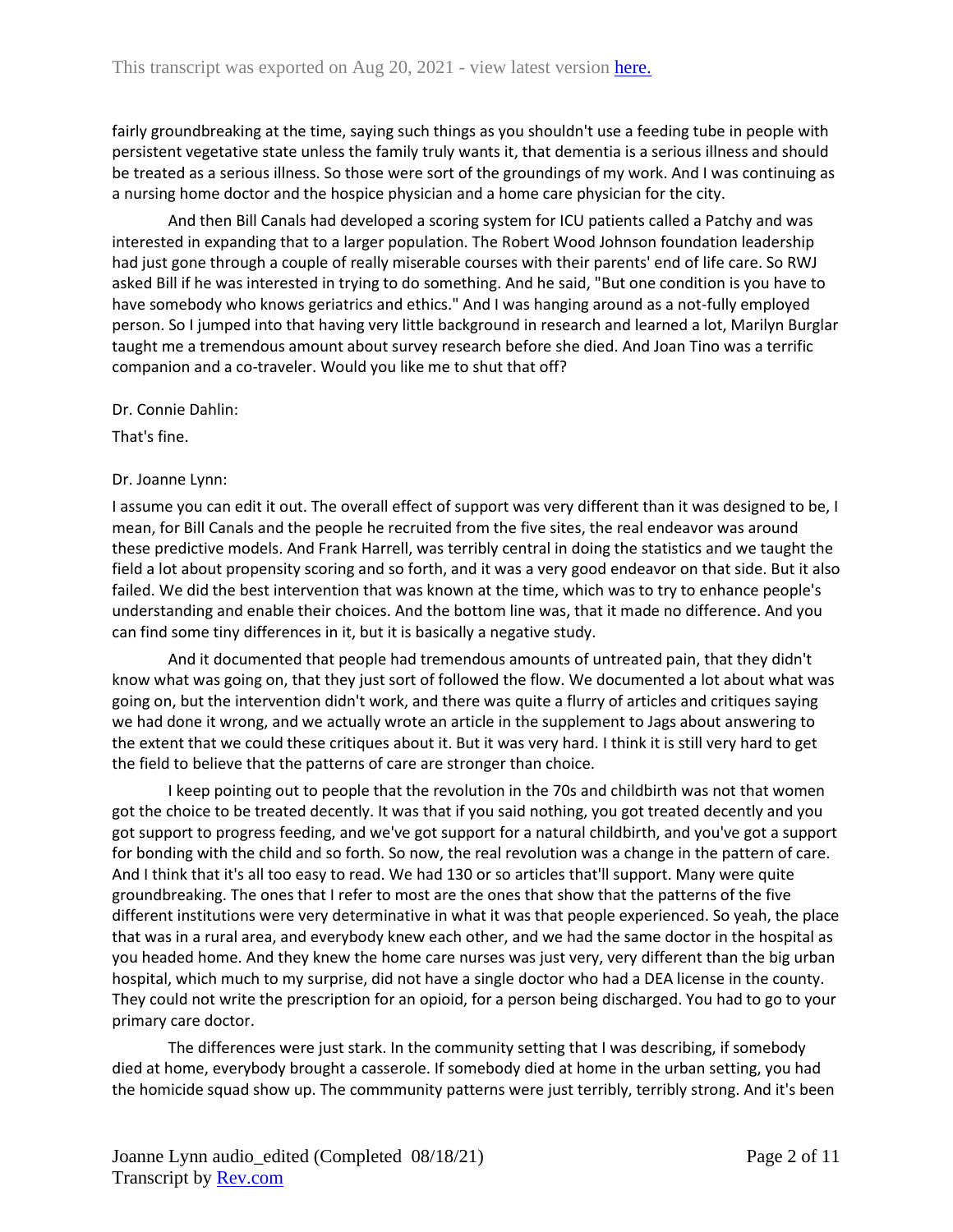very hard to get people to really work with that. You keep thinking that one doctor, one patient, maybe a couple of family members can make the difference, and they can within a range, you can keep a person out of the hospital. You can make sure they get their pain treated. But we also need to change those patterns and incentives. And that's been very hard to get the field to focus on.

So anyway, the support study did a lot of very good things, but much of its lessons are still not really incorporated. We did a breakneck analysis to affect a Supreme court case. Because we had interviews at various times ahead of death and hospital data. So we took the time of death and counted backwards. We've called it the Hebrew analysis. You read from the right to the left. And so we standardized the date of death and then look backwards at how the person was, and what they or their family were saying on various days. And it showed that a week ahead of death, in most illnesses, it was still quite uncertain that the person would die very soon.

So this idea that you could find the hospice patients six months out was just silly. You couldn't find the hospice patients two weeks out, at 99 percent of the liability, you could at 50-50. But at 50 50, you are going to have a whole lot of survivals a year out. So this problem of prediction has still not quite been incorporated. And you still see all these statutes the key to the six month prognosis without ever saying whether it's a 50-50, or 99 percent. And on that turns a thousand fold difference in who's qualified. So the fundamental statistics have just never quite become part of our common understanding and knowledge, even though we had good data and support to show that the average heart failure patients had a 70 percent chance if I remember right of living for, I forget whether it was two or three months, one week ahead of their actual death.

Lung cancer has changed a lot now, but the lung cancer patients were down to about 30 percent. It's still 30 percent chance to survive for a few months, a week ahead of your actual death. So support has that data, but it's been very hard to get people away from presuming that they knew what they were talking about when they talked about prognosis. So, anyway, that's sort of where we stood at 1995 when we published the main support report.

# Dr. Connie Dahlin:

Well, I think you speak to a couple of issues that are so interesting, right? Because one is, and Lynn has heard me say this before, part of it, was we moved, and you talk about this with a real program. We moved everything from the community to these urban centers for our convenience, right? But it doesn't necessarily help the community and its communities you're speaking to, or a community to itself, right? Every community has different resources in the way that it is. And so how do you support that? I think the other part that you speak to is, it's an interesting part in, and we heard about how the hospice benefit sort of was kind of a deal with the devil because what was going to happen if we didn't have the hospice benefit, wasn't good either, right? So it was sort of one of those compromises, but I think it also speaks to this part based on what you're talking about with these percentages, that even a week ahead of what people were dying, we're asking people to make this choice, right? And I was just listening to Respecting Choices, some of their courses yesterday, when they were talking about teaching basic advanced care planning, and they were talking with somebody and they were saying, "If I have a 10 percent chance, I still want to live." Well, it's an interesting part, right?

And when you think about some of our colleagues, who've had serious illness who had been doing this work, who still said they wanted full court press. I mean, so it's an interesting part about human nature and in palliative care, this living with serious illness and where are we kind of pushing patients? So I think that some of the issues still stand to what you said in terms of we aren't good prognosticators. And I think that...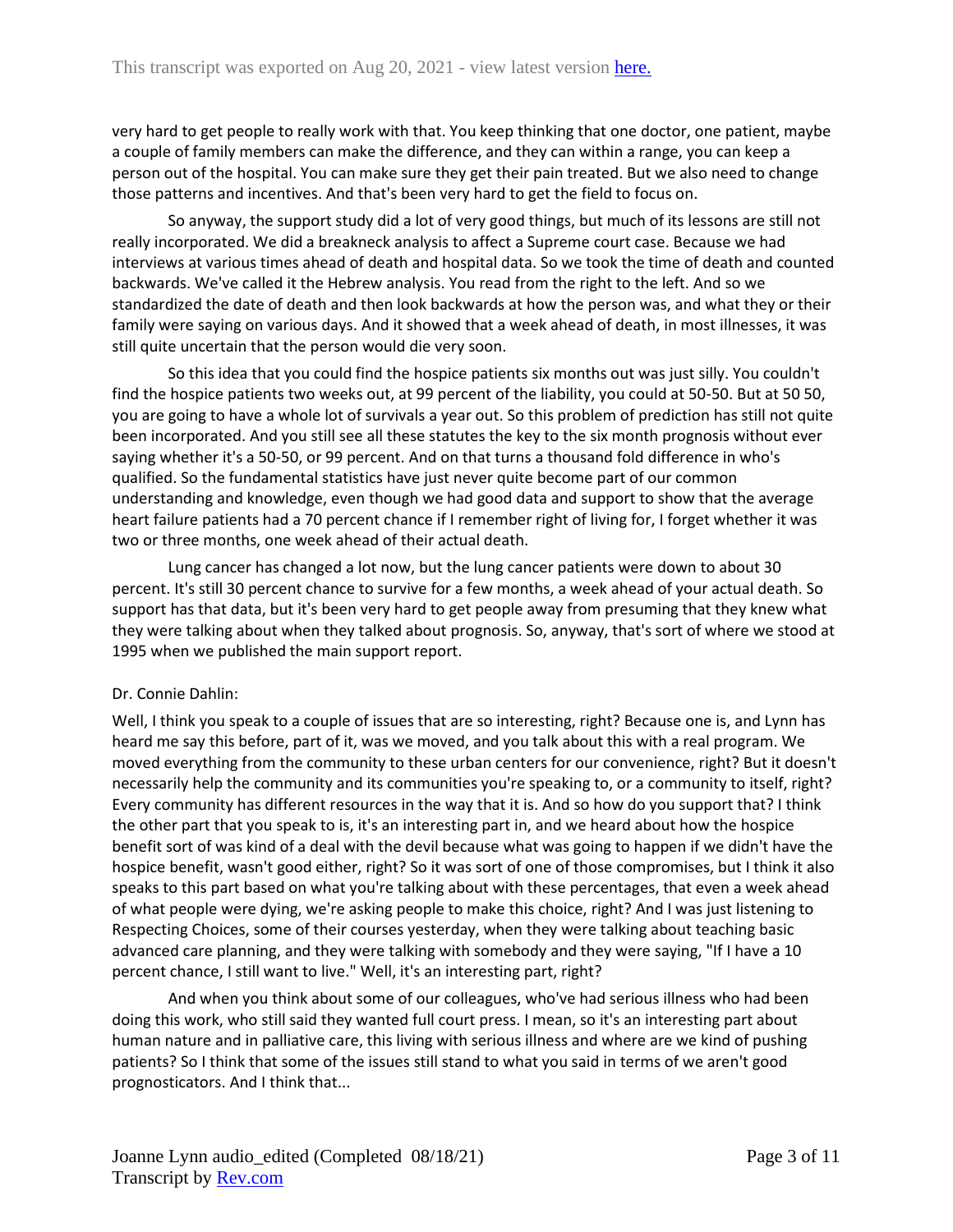# Dr. Joanne Lynn:

And more important, we can't be.

# Dr. Connie Dahlin:

Right. We can't be. And then this part that you're speaking to, I'd be curious what you think about, because based on what you're saying, I know that after support, we had the whole Robert Wood Johnson Initiative to focus on care at the end of the life. And I think we're trying to see how people did it, but what you're kind of saying is that was important, but really at the end of the day, we have to change the culture of a healthcare organization to make change. Now, maybe I heard that wrong for you, but that feels like something we focused on the field, but we haven't necessarily focused on the cultural change at different places.

# Dr. Joanne Lynn:

Yeah. I mean, telling the results of the support study of RWJ was an experience. We arrived at RWJ for a meeting, I remember it being a 10:00 AM, maybe better than 11, but it was in the morning, and something had happened that required them to get moved to after lunch. So one of the RWJ communications people came in to tell us of their plans for how to disseminate the support findings, not knowing that it was a negative study. And so they had this whole array of things ready to go, to show how valuable support had been. Three of the hospitals had already agreed to continue the intervention and Bill counsel, they were kick me under the table saying, "Don't say anything. We aren't disclosing this until we actually have the meeting with the people at the top." And I mean the most I said was, "I hope it will be here this afternoon." But because everybody assumed that we were doing a wonderful job and everybody loved the intervention, not, well, not everybody. I mean, there's some doctors who were a bit peeved, but mostly people really liked it. But it didn't make any difference if anything we could measure.

So RWJ shifted and did that work in trying to get lots of community and local and state initiatives going and did a whole lot of PR about it. We got on every major journal and newspaper and so forth. And then Soros picked it up. And I'm sure you've heard a lot of the Soros from Kathy and others. But the field sort of took a turn at that point. Remember I was working also in long-term care. So a piece of my life was in hospice care, and a piece of my life was in home and community based care and nursing home care, very little in the hospital, did a little bit of hospital work, but that was basically in the community.

And when we got together to do the first set of the standards of what became palliative care, I was on that committee, and I actually resigned before the report came out because I didn't want the field to be blighted by having a minority report that early in its development, but no one else would go along with training people for advocacy. So the one thing we know in 1995 is that we don't want to be really old in this system. The one thing we clearly know is that this system is fundamentally wrong. And so we really need to be teaching people how to be effective in changing how the system works. And there just was no interest in that. People want it to be academicians. They wanted NIH to be funding them. They wanted tenure, they wanted career tracks. Yeah. And that's where we went. And to this day, we still don't train people in how to go to a state hearing or how to understand what you need to do.

We have organizations now that have hired people to do those things, but we have not really taught our participants, the people who are really doing the work to speak up, and doctor types, and nurse types are very, very poor at being advocates. They're not like businessmen and they're not like lawyers. So we assume that somehow the structure of our systems is kind of okay, or is somebody else's job, minimally, it's our job, and the fact that the field really turned away from that and from a long-term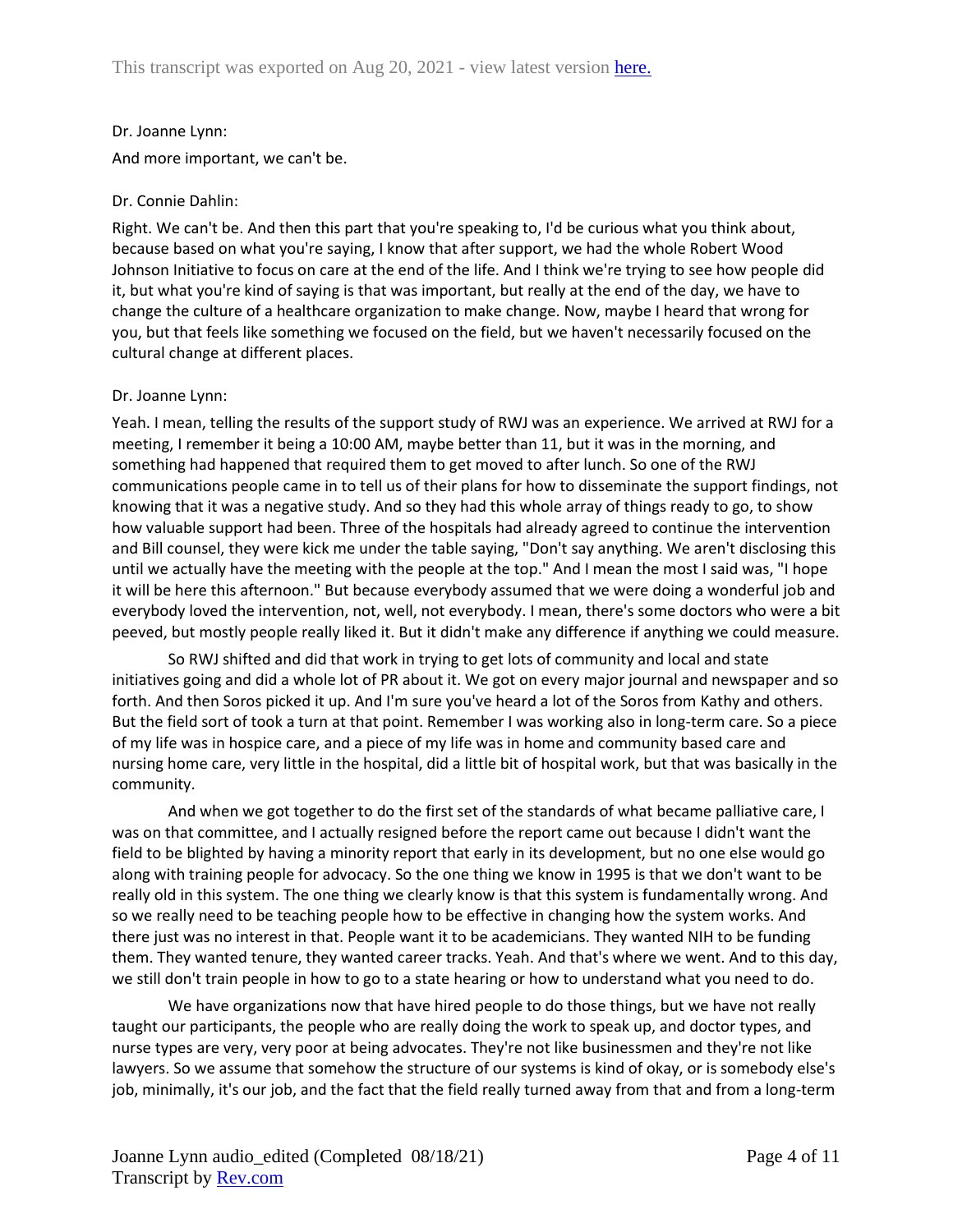care has really troubled me. Palliative care has become caricaturizing as goals and symptoms, and as a consultant field just like nephrology or cardiology, they call in the palliative care expert.

Whereas I really saw it as the anchor of comprehensive care of very sick people. Remember I was mostly in people's homes, even if it was at a nursing home, it was where they lived. And you really had to participate with the overall system. And if you couldn't get food delivery, that was a real calamity. It was a calamity on your shoulders every bit, as much as anybody else, you couldn't just offload it. If this person really can't get food tomorrow, you've got to figure out a way to get them food, and that becomes the priority, not whether you're elegantly managing their cardiac drugs. And I always worked in wonderful teams and the hospice team was terrific. The nursing home team was just wonderful. So it was a shared responsibility. I don't mean it was all on the doctor, but that was the whole point was that you had to develop a good team and you had to be, I mean, we went toe to toe with the city. Remember Washington is sort of a city state. So we went toe to toe with the city over who could pronounce death because we ended up having to move people to the emergency room, move bodies to the emergency room claiming they were still alive.

And I had to ride ambulances to keep the EMTs from doing CPR on a patient who I had pronounced dead because you couldn't pronounce death out of the hospital. So we finally got nurses able to pronounce the fact of death and the doctor still had to do the certificate, but the certificate could be done at a later time. But you have to really work against those stupidities in the system to make it possible, to do very different things.

When I started working in DC, more than 70 percent of people died in the hospital, everybody else went through the ER to be pronounced dead. And by the time, I left for Dartmouth in 1993, my little practice, which was George Washington's practice had one-tenth of the deaths in DC and only 30 percent were in the hospital. So yeah, we changed our little system, and we had virtually 100 percent advanced care plans and they were prominent on the record. But they weren't necessarily recognized when the person work in the hospital that the idea that we have mostly changed the course of the end of life for people who made it to adulthood didn't get killed in an auto accident or a gunshot wound, the people who died of illnesses or old age, we've mostly converted that to long-term care. I mean, even cancers are now long term care. People live with them a very long time, and yet the field has still stayed with goals of care and symptoms. And it doesn't really get into the more dominant way people live with serious illness, which has become living a long time with very serious disabilities and illnesses.

## Dr. Lynn McPherson:

To jump in and ask one thing. So you talked about how it was so expensive and so forth. You've been very prolific in publishing books? Is that what prompted books such as The Common Sense Approach to Improving Palliative Care Without Losing All Your Money?

## Dr. Joanne Lynn:

Well, I mean, money has a piece of it because I mean, doctors and the medical care system had been feeding at the trough in just an outrageous way. When I first came out of medical school actually, I took a course offered by the Medical Society on how to set up an office back when that was the thing to do. And in the aim for a physician income, I was said to be twice that of the average school teacher. What are my colleagues doing earning half a million a year? Not in geriatrics, not in palliative care, but in cardiology and interventional work, it is not uncommon to find people expecting to make a quarter million a year. And there are not a lot of school teachers making half of that. And obviously, the insurance companies and the big hospitals systems and so forth are just making money hand over fist, and expecting to have budgets that kind of eliminate my last three zeros.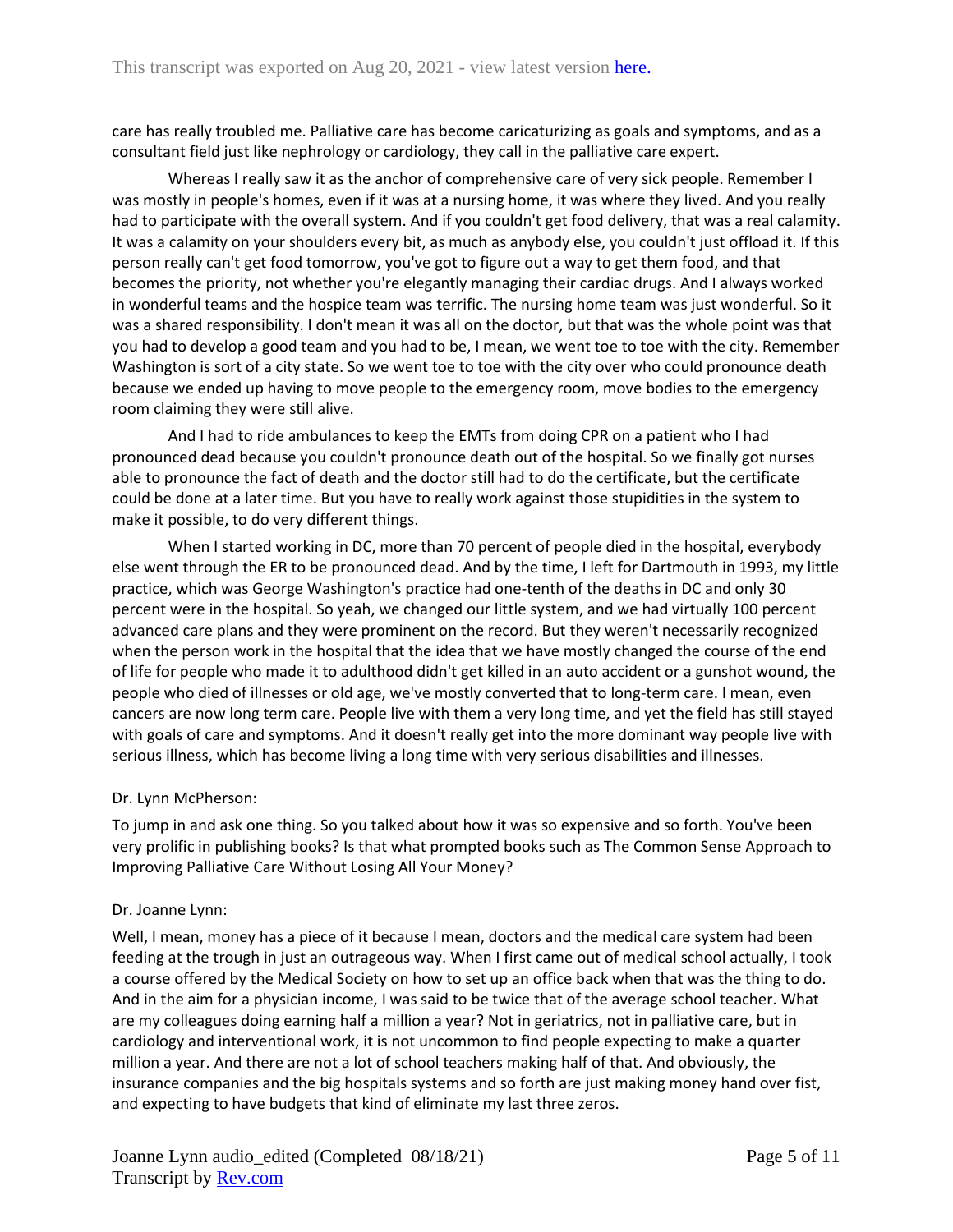So in the world of home care, when you're dealing with families, it is a big problem to incur a \$1,000 debt. In the medical care system, a \$1,000 debt is your a \$1,000 error, it's just irrelevant. We do that every day. So I call it the decimal point error, that in home care, and then you go to a nursing home care, and then to a hospital type care, you're moving a decimal point across each time, that's where people bothered to care. And the average American is still earning on the order of 50 to \$60,000, you have to be thoughtful about the evenly co-pays and deductibles in that kind of arrange.

I had a colonoscopy couple of years ago that I hadn't inquired a lot about and the GI person sent it off for all kinds of tests. And it ends up costing \$7,500. Now, yeah, I should have been prudent and asked about the merits of all these genomic tests and so forth. And of course, my insurance picked up almost all of it and my flex fund picked up part of it. So it didn't hurt me much, but that would have sunk most of the families I took care of, even just the copay and deductible whatever they were insured. So, we have to start somehow figuring out how to be better servants of our communities. And in old age, that's a quite inequitable community. I mean, Medicaid, at least in DC and in states with good Medicaid programs does have a decent safety net, but the average African-American family hits retirement age with one-tenth of the assets that the average white family does. So we are working with the effects of a lifetime of reduced opportunities. Women, obviously, also have a big head. It's only about half, women get half of what men do at the time of retirement. So we have to really learn to work with our communities.

My parents were GPs in West Virginia, and before insurance was commonplace, only the miners had insurance and everybody else did not. And families had to make really tough choices. If mom went to the hospital that meant the junior didn't go to college. So in the absence of insurance, even in a much more prudent medical care system, the doctor had to really be thoughtful about what they were imposing on their community. And we've lost that. And instead are just, as I say, sort of feeding at the trough with an entitlement and Medicare and kind of the echoes of that throughout all of commercial insurance.

So I'd really call on students to be really eager to stay abreast of Kaiser Health news. And you'll get to know your Congress people and your senators and your local representatives and your state representatives and counted as part of the overhead of working in this arena is, that you really must be engaged in change, that you face having half of middle-class Americans unable to afford housing, food, and medical copays.

By the end of this decade, we really need to be speaking up and finding the solutions. I've been working the last year and a half as a volunteer in Congressman Tom Swazis office developing the Wish app, which we just got introduced last week. And it's a way in which a small tax on wages would develop a social insurance that would provide for coverage of catastrophic long-term care, which is defined differently depending on your lifetime income. So most people would only wait a year or a year and a half, but very high income people would wait four to five years before they would get this benefit. And so \$3,600 a month benefits. So it's a substantial supplement to your social security at the time in which you're quite disabled. So it hold a lot of families together in a way that we don't do now.

So I certainly have not been all that I think I should have done, but the colleagues around me, I think do so much less that we don't write to our Congressman. We don't buttonhole them when they do their tours of local care, we don't even have convergent ideas. There's all this enthusiasm right now for home and community-based services, which are terrific. I mean, that's a lot of what I did. But they also are desirable in a way that nursing home isn't. So home and community-based services has made an entitlement, balloon incredibly. Yeah. I mean, I'd take home and community-based services today. Sure. Come help me make supper. But I wouldn't take a nursing home.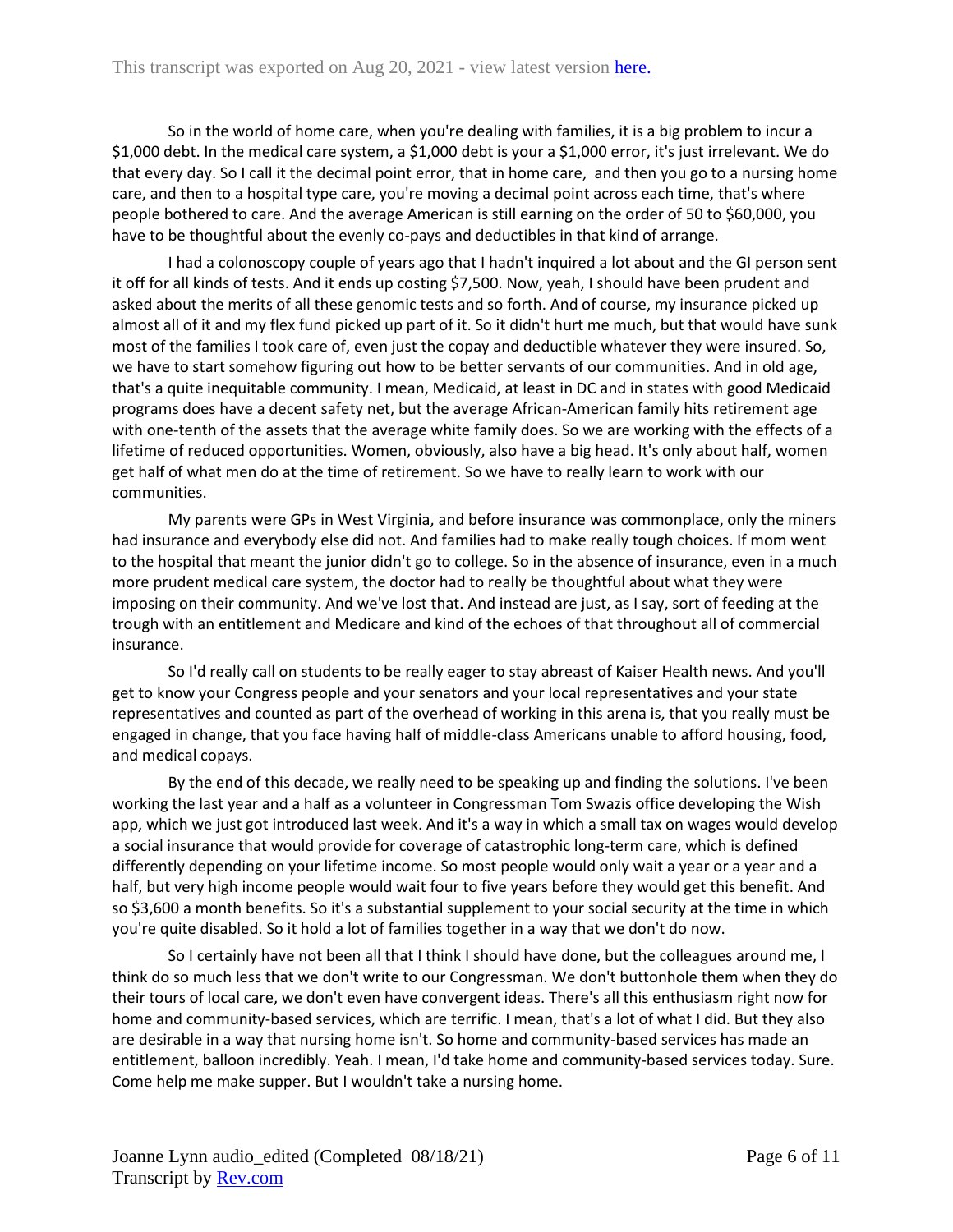So where is the conversation about what limits to place on home and community-based services? I've tried getting it started in various places and it's like I don't know speaking scatological language or something and nobody wants to touch it. But we have to have some limits, 24-hour daycare costs a quarter million dollars a year. We are not going to put a quarter million dollars a year into lots and lots of elderly people. We might put it into 30 year old lawyers, or a 30 year old businessman or something, who really can operate as ordinary normal roles if they have somebody helping them. But we are certainly not going to be that.

But then what's a home and community based services entitlement? For a while, it will be limited by the workforce and you can't actually implement the entitlement if you can't get somebody able to work. But in the long run, that's a really dangerous idea, and yet it's terribly popular in their multiple bills on the hill to implement it, by very respected people. And so where in our field is there that conversation? Well, it's not in palliative care and it's barely in geriatrics.

In GS, the American Geriatric Society finally came out against, aducanumab, the new Alzheimer's drug. It has a statement opposing its FDA approval and is now working to try to get CMS to make it a very limited benefit under Medicare which I think is a very good thing for geriatrics to do. But geriatrics has to be the weakest professional organization in medicine. We're actually losing people. And the average geriatrician is over 50 years old. So, where is the advocacy? I've talked to ARP and their only advocacy is saving social security. So there are some other topics you might want to weigh in on. That one's very important but don't make it their only thing and they've made it the only thing for the coming...

# Dr. Connie Dahlin:

So you've talked a little bit though about your work, and I'm just curious, you mentioned, I mean, it is kind of amazing that we haven't done more with nursing homes in palliative care. I mean, we know hospices consult, but you don't see very many specialty teams at a nursing home, right? Unless it's a hospice coming in. And there's this weird mix that you hear people saying, "Well, the turnover is too much both for home health aides or directors of nursing or medical directors. It's not worth our time." But we have said that for like 10 years. So the question in my mind is, for our students, this seems to be something we need to think about. And I think your comments about, we have an interesting place because nursing homes kind of have this negative view and yet we think it's okay that older adults keep getting admitted to the hospital, right? Because we don't value any sort of custodial care or supports. I think hospice to me has a more of a role because they have a benefit and they'll go in, but what's kind of the role with palliative care do you think?

## Dr. Joanne Lynn:

Good nursing homes are offended by generally having to use hospice because they do it themselves. And the hospice people come in as missionaries, and arrogant, and well-paid, and they push aside the nursing home folks who know these people, who've been family for a year or five years in some cases. So there really needs to be a much more cooperative endeavor where the hospice folks and the nursing home folks agree on whether hospice is consulting or whether hospice is taking over or sort of what's going on here? The way that it's funded makes it very awkward. The hospice benefit is almost equal to the nursing home benefit, and yet they aren't paying the room and board. They aren't paying the rent, they're paying for the air conditioning and the roof and the food. So it's a troublesome entity.

But the bigger issue it seems is we have a very large number of people who are going to live a long time with serious illness and disability, and they are going to use family care, they're going to use home care, they're going to use your hospital care, and ER care, and nursing home care, and assisted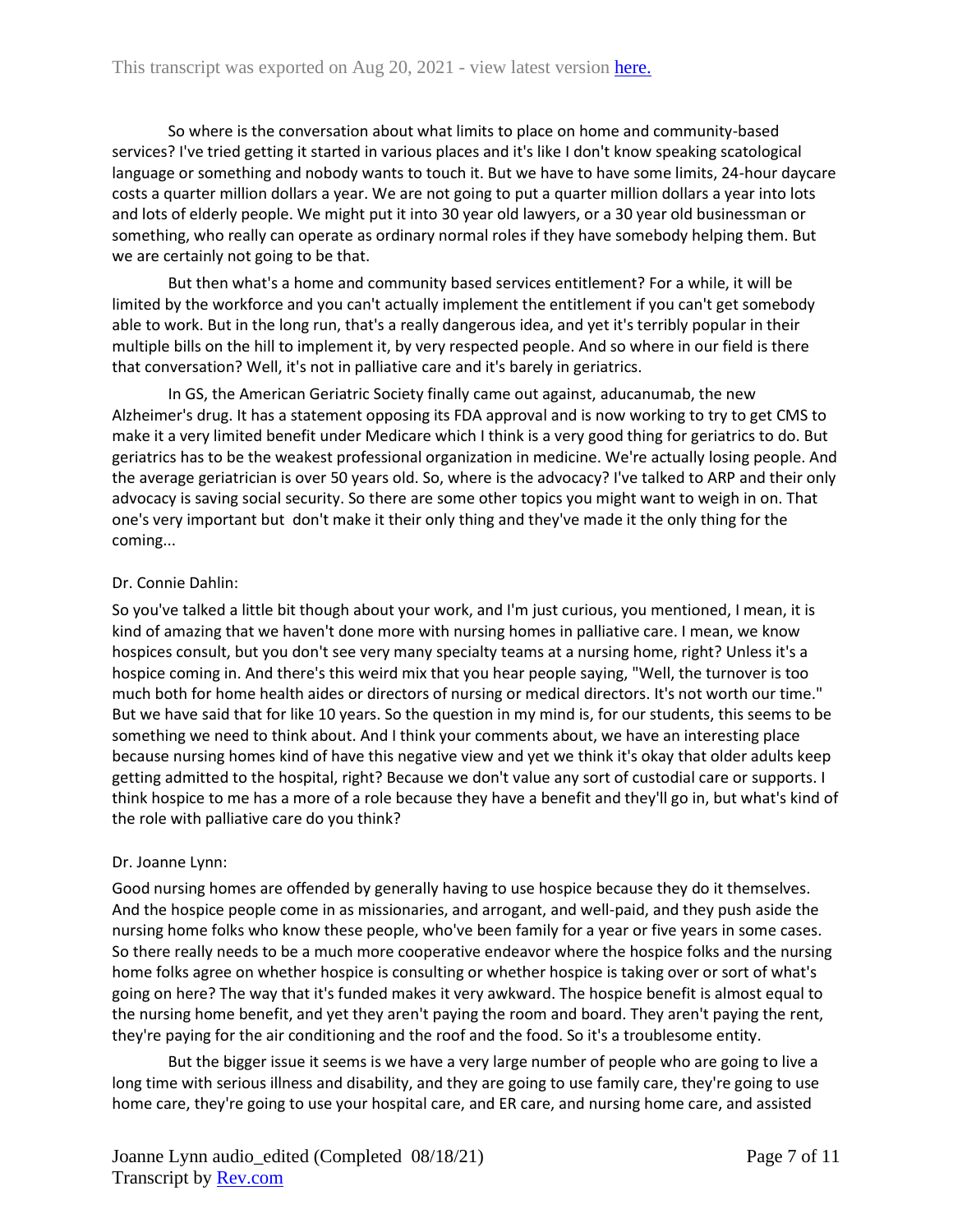living, and foster care, and all sorts of things. We have no entity that looks at the overall experience and can tell you how people are doing in your county, or your city. Every other country has that, every other country sees this as a population that is incorporated in the city or the county, or in some cases, the parish or the state or whatever, but it has an entity that bears responsibility for the quality and cost of care, and is watching for things like equity and those watching for things like inadequate service.

Instead, we have a very provider oriented system. We pay by provider, we develop quality measures by provider. You don't have any locus at which we look at the overall experience of patients and families. You can't tell how many families are being driven bankrupt in your county. You can't tell how many had to leave work. You can't tell how many elders are abused. In most parts of the country, you can't get an autopsy now, unless it's a homicide or yellow or something like that. So there's no check on how many people are dying with terrible pressure ulcers, or neglected.

So we really need, it seems to generate a way to see that. I and my team have developed almost a thousand data elements for every county in the country, from Medicare data, using a racists, the home care assessment, MBS, the nursing home assessment, and the claim stream, and the census and the area deprivation index and the health services resources, indexes that the American hospital association generates. So you can actually see how your county shapes up on things like pressure, ulcers, readmissions, nursing home days, all those sorts of things.

There still are some big gaps. We can't see the effect on caregivers because of course, nobody measures that, but it begins to show whether you're counting. I mean, we have one county where 40 percent of people in fee for service Medicare, who are duals are getting benzodiazepines, a drug that should generally not be used in the elderly at all. And that county ought to really step up and start seeing what they're doing and drugging all these people. So beginning to develop the capability of seeing whole populations, I think is a piece of where we need to go. And palliative care needs to participate in that.

The palliative care in the medical arena, is mostly a hospital-based endeavor, and mostly does goals of care and symptom management. And that's very good. I'm not the crying that at all. That's a very good thing, but it means that whoever is trying to do comprehensive care management is being disabled. If they call in palliative care for the family conversations, because now the consultant is getting the goals of care and the people who need to implement it are often not at the table because this is being done in the hospital, and it's actually being implemented in the community. So we need some sort of vision of how geriatrics, we have medicine, palliative care are going to begin to take care of this large and growing population. Now, I work mostly with elders or people who are at least are over 50. But the same sorts of things happen with children and young adults who become seriously disabled, whether it's from substance use or from genetic illness, or cerebral palsy or whatever, we all draw from the same well.

And the average practitioner doesn't even know whether there's a waitlist for meals on wheels, doesn't have any idea what the resources are in their community. I've asked probably 50 people around the country. Well, do you ever use adult protective services? And the usual answer is a rolling of the eyes. "Oh, I tried once and all they did was to alienate the family from me and put the person in the worst position." Because adult protective services is so underfunded that they could only step in where a person is about to be beaten. And simple neglect is really hard to understand. It's hard to get to know, it requires multiple visits and establishing trust. And they aren't funded for that, but who's speaking up for adult protective services? Who even knows that's the circumstance? So that's kind of been my frustration. Is that palliative care has developed a niche. It's very valuable in that niche. Much of the research has been very helpful. It has supplemented the traditional gerontological research and rehab and disability research, very substantially. And I appreciate that, but going forward, we are going to have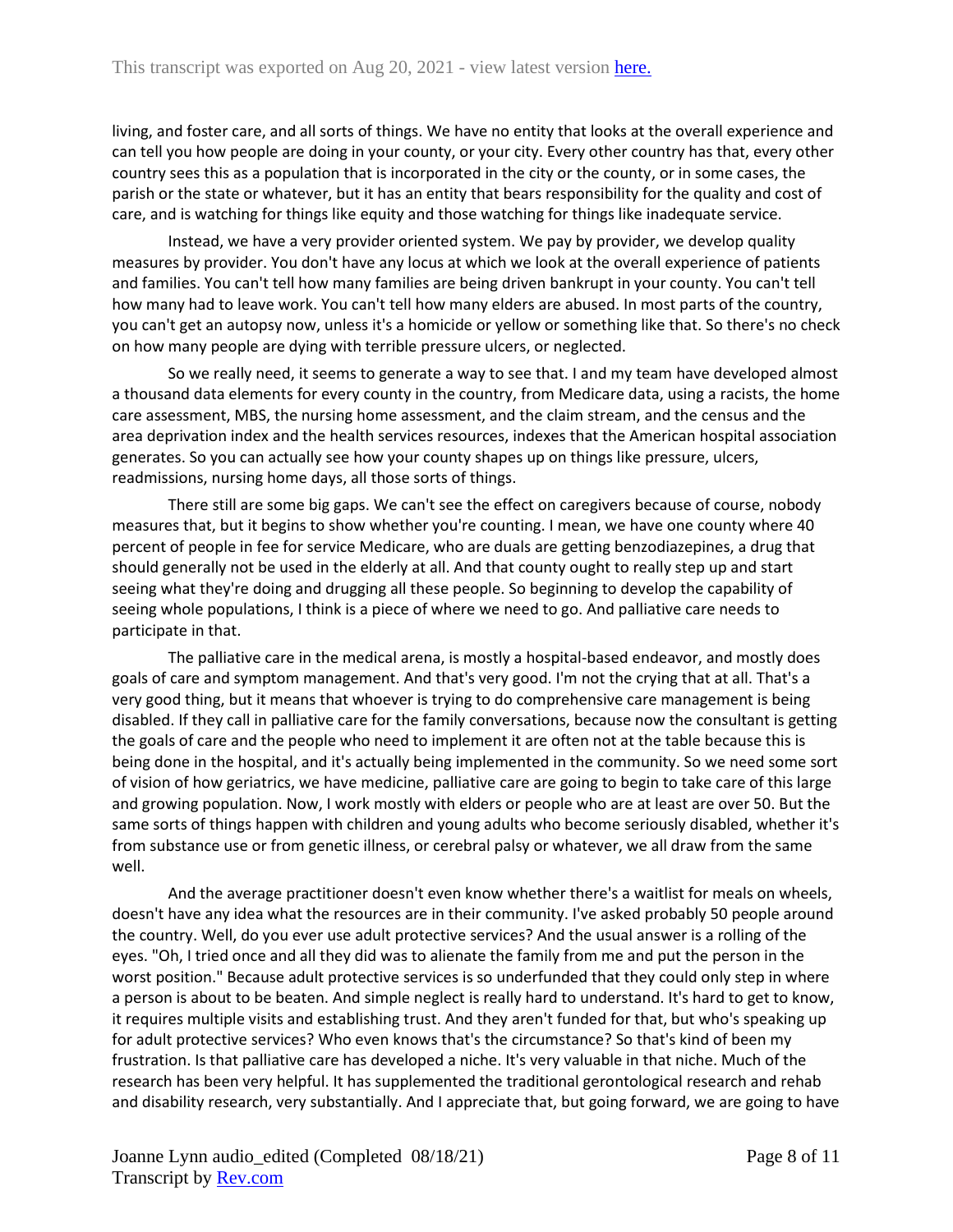a tremendous number of people who cannot afford the basics. And we are going to be picking up the pieces for homeless 90 year olds who can't feed themselves.

And we can see that clearly. And we just choose not to. We choose to continue to take our salaries for nine to five jobs, five days a week, and not deal with, who's going to take care of the Saturday at 5:00 PM crisis where the caregiver falls down the steps and breaks her wrist. And now what the hell are you going to do? And who can you call? We could be planning for this, but no, we don't.

#### Dr. Lynn McPherson:

So given all that, what advice would you give to our PhD graduates who hopefully will shape the future in palliative care?

## Dr. Joanne Lynn:

To assume that it's sort of like the biblical injunction for tithing, to assume that you ought to be spending 10 percent of your time changing the circumstances of your work. And if you're working at a pace program and it's terrific and it's wonderful, and it's only serving 10 percent of the potentially eligible people in the community, that's a problem. You need to be speaking up about it. If you can't get transportation in some parts of your county, you need to be speaking up about it. It's an overhead cost in our work. And yes, you have to work in the arenas where you can make the money to keep your home intact and where you can have a reasonable work-life balance, and yet I think you want to really work in a really good team and those teams need to be supported and they need to be geographic. They need to be speaking to power and speaking to power in very strong terms. We need to be able to say to powerful people, you're doing it wrong. You're feeding at the trough in a way that you ought to be embarrassed about.

How is it that nursing home managers and owners are taking home million dollar salaries and paying their aides insufficient to get off food stamps. I mean, it is unconscionable for the leadership in medicine, and long-term care, and insurance to be making this kind of money. Remember the admonition that I had when I first left medical school in 1970, well, probably residency in 77, that you should be aiming to earn about place with a school teacher earns. I think we should say anybody making a majority of their income from public resources should not be making more than, let's say an NIH PhD, which right now is set at something like \$190,000 a year. Let's just put a cap on.

I don't think it's mostly that. I think it's that expecting to make that kind of money distorts your dedication to the people involved. I used to take medical students on home visits and I would leave the stethoscope in my car deliberately. And I'd say after we'd been there a few minutes, I'm going to remember that I lost my stethoscope, come with me. When I go back to get it. We'd go in and get settled and talk to the family a minute and to the patient. And I'd say, "Oh, I forgot myself a stethoscope. John, come with me. We'll run out and get it. We'll be right back." As soon as we left the apartment, I'd say, start telling me all the things you've already learned. And it was always more than the trip to the car and back. I'd say, "Just remember, you could not have learned that in the office."

It's very important to get to know your people, where they live. To do enough home visits to know how people are living, to know what it looks like to be in an apartment with lead paint falling off the walls, to know what it is like for people to look at each other when you talk about an expensive drug with a 20 percent copay. People look very different in the office and they look very different than the hospital, where you don't even have their clothes on. So that's what I would tell your students is, to really engage with the community.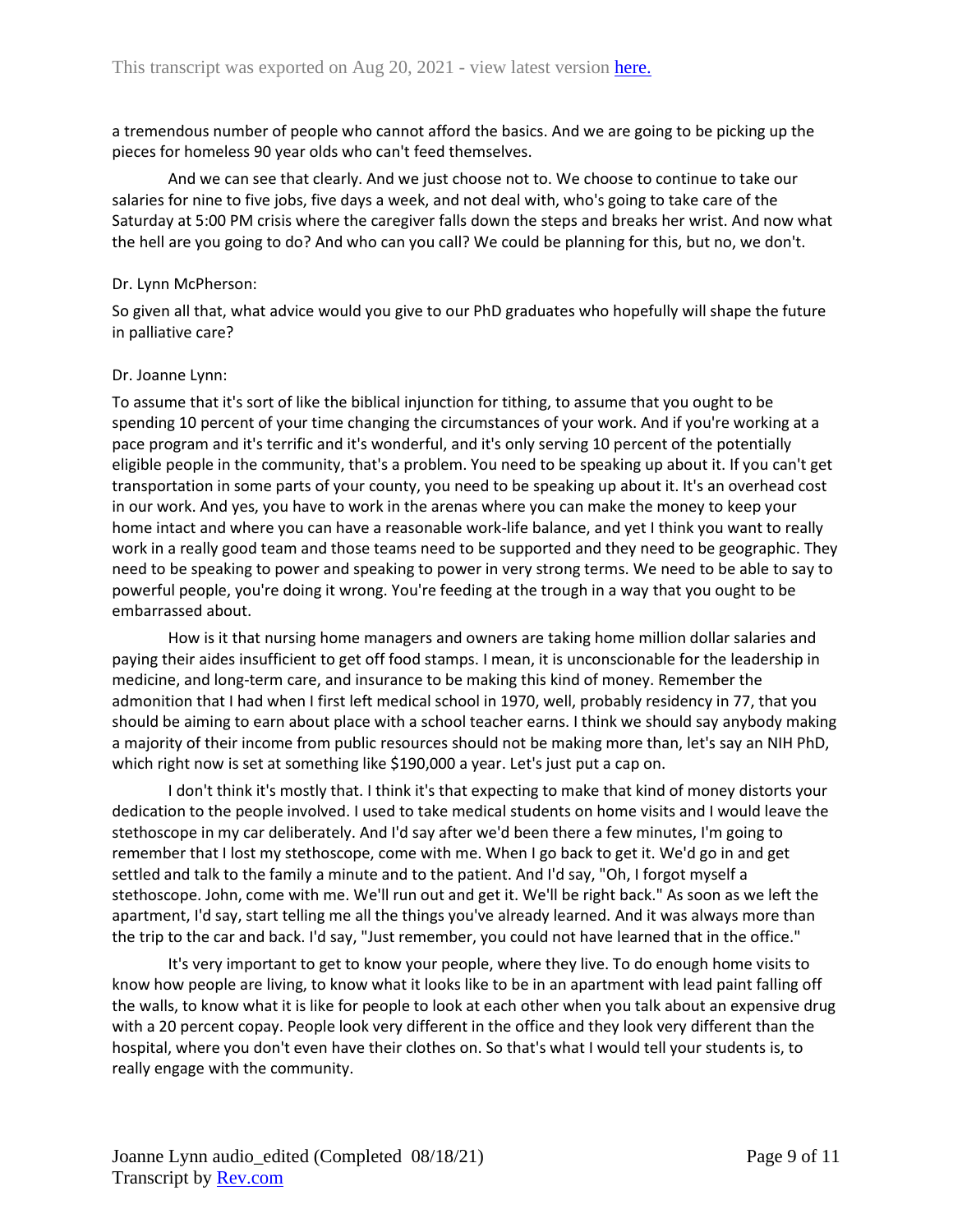We have big problems. You need big solutions. We need people willing to chain themselves to the doors of the Humphrey building and to raise their voices, or at least to support the people who are willing to. I keep telling my geriatrics colleagues, and my palliative care colleagues, be a member of consumer voice, send them money, send money to the Medicare Rights Center. We have so few voices that are willing to speak up for our patients and clients that we really need to be participating with them. Most of the disease organizations are fronts for pharma. You have to be very thoughtful about supporting the cancer groups and the Alzheimer's groups and so forth. They are getting most of their money from pharma. Actually, many of the professional groups are actually getting most of their support from the parties that are making so much money. And we don't have a union voice that would speak on behalf of the caregivers and the people who are right now suffering. And I keep hoping to build a union of caregivers that would speak up, that would be willing to go.

But the caregiver groups, the four caregiver groups that work nationally have been willing to take the crumbs from the table know, "Oh, thank you. Thank you for raising the Older Americans Act by eight percent this year, 10 percent this year." When it is behind by a hundred percent. Where's stridency? Maggie Kuhn.

So anyway, yes, palliative care does good work. Research is doing good work. It's very important that those things continue, but it's also important that we change the circumstances of our work. And if you go to the AHPM agendas for the last three or four meetings, you will find it very scarce for anyone to be talking about these issues even in the public policy meetings, they do not. They talk about funding for teens. Yeah. That's important, but it's also important that we stop having no funding for meals.

One of the most shocking studies is More Than A Meal. Go look at it online More Than A meal. It's a study done by Brown university, elegant study, three arms. People who got meals on wheels, people who got food delivered that was frozen and a microwave, and people who got nothing. And what's shocking is that they recruited eight cities with more than a six month waiting list for meals on wheels. And then capitalized on it by having people get nothing while being in the study, that should chill us. And that should really upset us. A, that there are cities with six months of rights for food deliver, and B, that we would build research on the backs of people who are getting no food delivery.

# Dr. Connie Dahlin:

Yeah. Almost like a placebo study, right? In a certain sense of giving them nothing, but wow. I mean, you have brought up so many interesting things of, I think this part of community and this social action part that we haven't heard from. And I think really that part for our PhD students to step up and be leaders and really think about that. And maybe that's one of the things Lynn will need to think about, thinking about a whole policy part of an advocacy part. So we may be in touch with you again soon, but this has been a wonderful range of kind of where you got involved and where you're still involved, because you're still passionate. It's very clear and we still need your voice. So thank you for all that you've done and continue to do. Lynn, do you want to have any other last minute comments?

## Dr. Lynn McPherson:

No. I think your work is prolific. Everybody should read Handbook for Mortals as well as your other works. And thank you for your advocacy in our field. We appreciate it.

## Dr. Joanne Lynn:

Get them to read Medicare in Communities and improve on it.